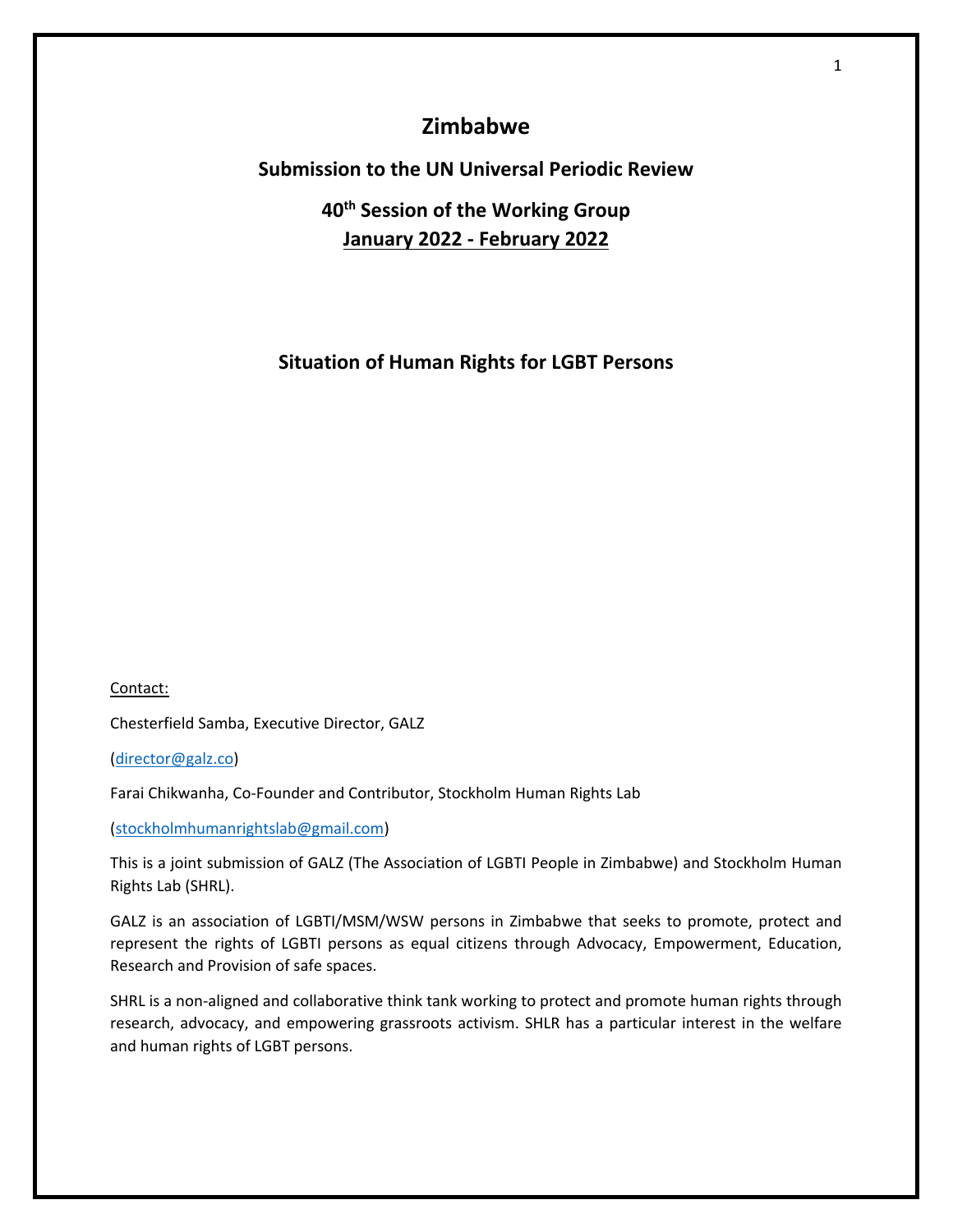#### *Introduction*

- 1. In the five years since Zimbabwe'<sup>s</sup> last Universal Periodic Review (UPR), incidents of human rights violations against LGBT persons have decreased in number. This is due, in part, to the paradigm shift the nation witnessed with the end of Robert Mugabe'<sup>s</sup> decades-long presidency. Nevertheless, oppressive structural and societal barriers towards realising the rights of LGBT persons remain in various areas. Under President Mnangagwa'<sup>s</sup> administration, an opportunity has been presented for comprehensive protection of LGBT persons in the country. However, this advent of <sup>a</sup> new administration did not preclude the perpetration of further abuses against Zimbabweans on the basis of their real or perceived sexual orientation and gender identity. It is therefore imperative that the State, as <sup>a</sup> human rights duty-bearer, address the different forms of discrimination, marginalisation and violence to which Zimbabweans have been, and continue to be, subjected on the basis of their actual or imputed sexual orientation or gender identity.
- 2. Under both international and regional human rights law, Zimbabwean authorities are obligated to respect the human rights of LGBT persons, to protect them against human rights violations perpetrated by non-State actors, and to provide redress for any violations which have occurred.

#### *National legal framework*

- 3. The Zimbabwean Constitution, adopted in 2013, includes the nation'<sup>s</sup> most comprehensive Declaration of Rights to date. It enshrines the right to have one's human dignity respected,<sup>i</sup> the right to equality and the principle of non-discrimination," and the right to privacy." Although sexual orientation, gender identity and gender expression are not included in the prohibited grounds of discrimination in the Constitution'<sup>s</sup> equality clause, the inclusion of "on such grounds as" in section 56(3) indicates that the enumerated grounds are not <sup>a</sup> closed list but an illustrative list. Moreover, in <sup>a</sup> 2019 High Court case which awarded delictual damages to <sup>a</sup> transgender woman after the Zimbabwe Republic Police subjected her to malicious arrest, detention, and cruel, inhuman and degrading treatment, in the High Court it was established that discrimination against transgender persons is not constitutionally permissible.<sup>iv</sup> There is therefore room to accommodate the human right to equality of not only transgender persons, but also lesbian, gay, and bisexual persons within the constitutional framework.
- 4. Laws remain in effect in Zimbabwe which directly discriminate against persons based on their real or imputed sexual orientation. These include:
	- 4.1. Section 78 of the Constitution, which restricts marriage rights to heterosexual relationships;
	- 4.2. Section 73 of the Criminal Law (Codification and Reform) Act [Chapter 9:23], which criminalises consensual same-sex sexual relations regardless of the age of the persons involved, and imposes <sup>a</sup> penalty of up to one year imprisonment and/or <sup>a</sup> fine;
	- 4.3. Section 14(1)(f) of the Immigration Act [Chapter 4:02], which classifies "homosexuals" as prohibited persons, and sections 17(1) and 18(1)-(2) of the same Act, which ban prohibited persons from entering or remaining in the country, and empower immigration officers to ban persons from entering the country or to deport them based on their actual or imputed sexual orientation.
- 5. There are also laws which indirectly discriminate against LGBT persons. Although neutral *prima facie*, these laws have been weaponised by law enforcement against persons based on their actual or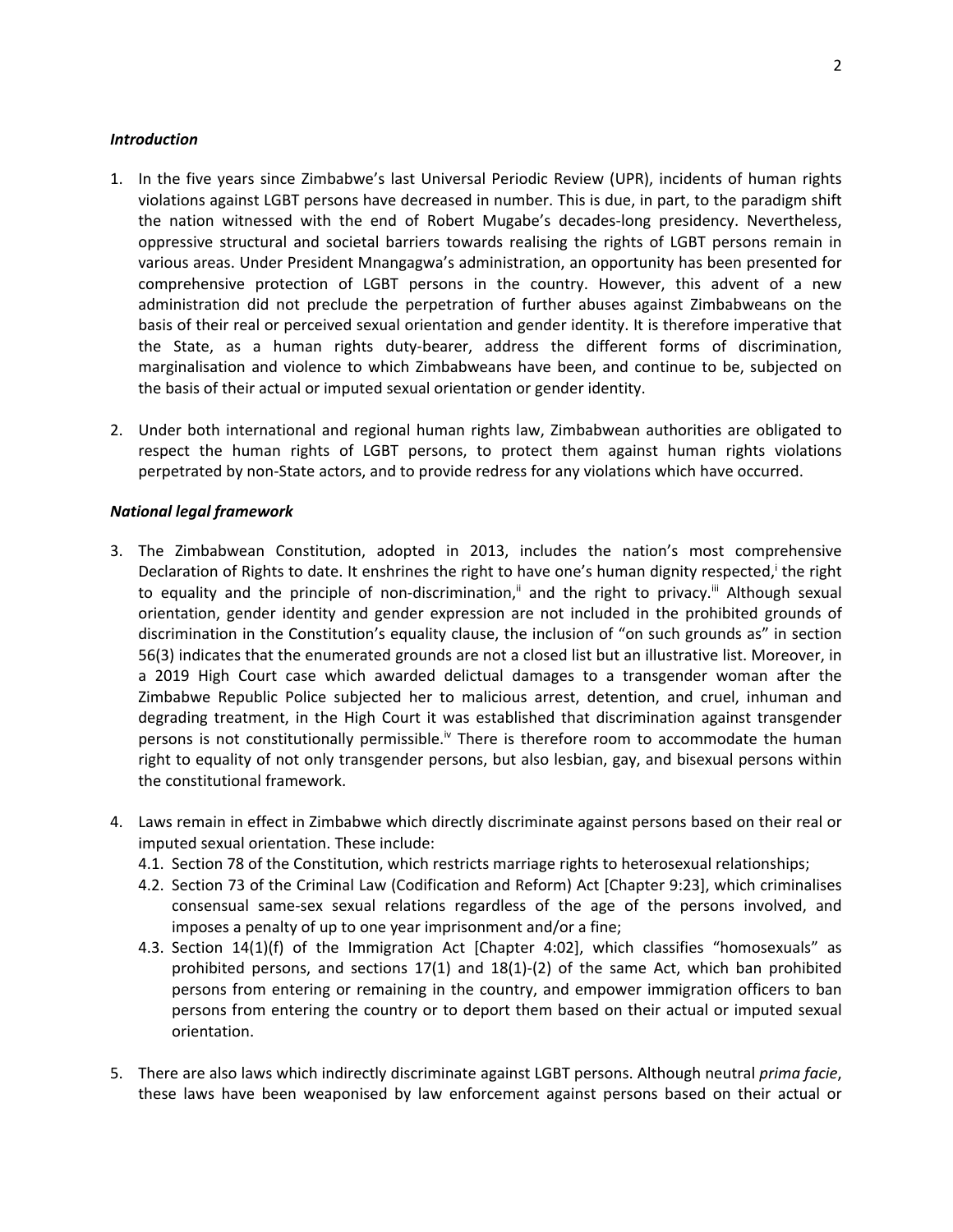imputed sexual orientation or gender identity, especially in cases where the persons targeted cannot be charged with "sodomy". These include:<sup>v</sup>

5.1. Section 41 of the Criminal Law (Codification and Reform) Act, on disorderly conduct; and

5.2. Section 46 of the same act, on criminal nuisance.

# *International Law*

6. Zimbabwe has ratified most core international human rights law instruments, including but not limited to, the International Convention on Civil and Political Rights (ICCPR), the Convention on the Elimination of All Forms of Discrimination Against Women (CEDAW), the International Convention on Economic Social and Cultural Rights (ICESCR), with the notable exceptions of the Convention Against Torture (CAT) and International Convention for the Protection of All Persons from Enforced Disappearance.<sup>vi</sup> Crucially, Zimbabwe has not ratified CAT, and while the Zimbabwean Constitution, customary international law and the ICCPR prohibits it, torture has been frequently perpetrated by State actors during the reporting period.<sup>vii</sup> With specific reference to application of international human rights law to LGBT persons, the Universal Declaration on Human Rights guarantees all humans the rights to freedom, equality and non-discrimination.<sup>viii</sup> Likewise, the ICCPR and ICESCR ensuring non-discrimination in the application of the covenants.<sup>ix</sup> Crucially, the ICCPR guarantees the right to life, privacy, liberty, freedom from arbitrary arrest and detention, recognition and equality under the law and freedom of expression, association and expression.<sup>x</sup> The ICESCR secures the right to healthcare, education, food and water, adequate housing, livelihood and work.<sup>xi</sup> The Yogyakarta Principles provide non-binding guidance on interpretation of the above rights and other human rights standards specifically to the LGBT community.<sup>xii</sup> For instance, Principle 33 confers the right to be free to criminalization and sanction based on sexual orientation and gender identity. Additionally, Principle 30 requires the State to protect LGBT and persons from violence, discrimination, and other harm. Yet, in both of these abovementioned principles, Zimbabwe has not met the required standard. While international law has <sup>a</sup> robust protection of LGBT persons, Zimbabwe has fallen well below their obligations, and knowingly in some instances.

# *Decriminalisation of consensual same-sex sexual relations*

7. During the 2nd Cycle of the UPR, Zimbabwe received five recommendations to decriminalise consensual same-sex relations between adults (Uruguay, 133.7; France, 133.8; Spain, 133.10; Canada, 133.11; Brazil, 133.13).<sup>xiii</sup> All five recommendations were noted. Section 73 of the Criminal Law (Reform and Codification) Act states:

# *Sodomy*

*(1) Any male person who, with the consent of another male person, knowingly performs with that other person anal sexual intercourse, or any act involving physical contact other than anal sexual intercourse that would be regarded by <sup>a</sup> reasonable person to be an indecent act, shall be guilty of sodomy and liable to <sup>a</sup> fine up to or exceeding level fourteen or imprisonment for <sup>a</sup> period not exceeding one year or both.*

*(2) Subject to subsection (3), both parties to the performance of an act referred to in subsection (1) may be charged with and convicted of sodomy…*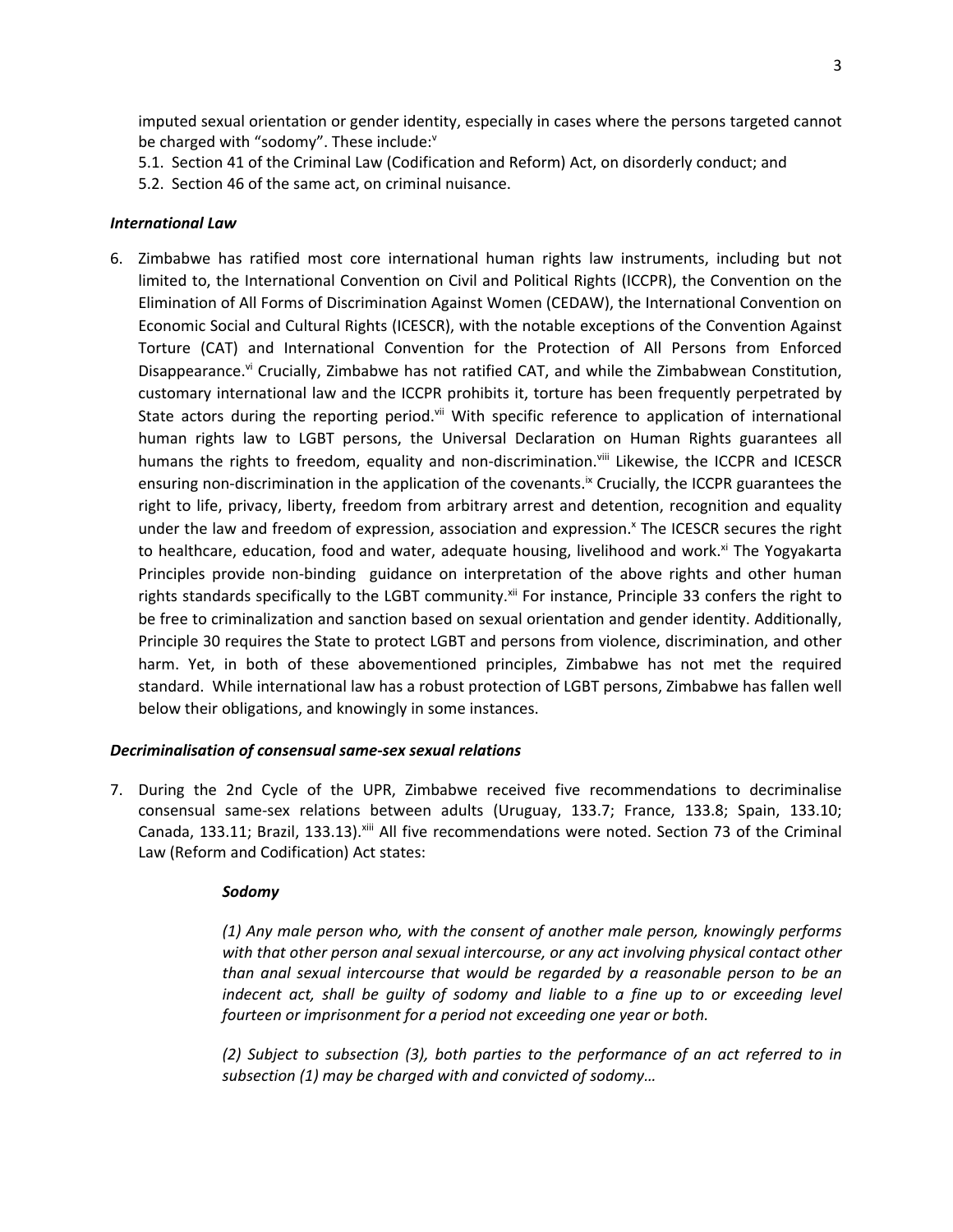- 8. Section 73'<sup>s</sup> criminalisation of consensual same-sex relations lies at the heart of the human rights violations perpetrated against LGBT persons in the country. Its direct effect is to leave same-sex attracted persons at constant, heightened risk of arbitrary arrest and detention because they are essentially "unapprehended felons".<sup>xiv</sup> In addition to discriminating unfairly against same-sex attracted persons because of whom they love, the inclusion of *"or any act involving physical contact other than anal sexual intercourse that would be regarded by <sup>a</sup> reasonable person to be an indecent act"* in section 73(1) creates ambiguity as the scope of acts which would be considered indecent by <sup>a</sup> "reasonable person" is unclear. This leaves same-sex attracted persons in <sup>a</sup> position where even the simple act of holding hands in private could put them at risk of arrest if witnesses see fit to report them to the police. Moreover, given the lack of legal gender recognition in the country, the same risk even applies to different-gender couples where one person is transgender as that person'<sup>s</sup> gender identity may not be accepted or respected by law enforcement.
- 9. In 2019 alone, five men in different parts of Zimbabwe were charged with "sodomy". One couple'<sup>s</sup> home was raided by the police (ZRP) without <sup>a</sup> warrant. The two men were viciously assaulted by the police before being arrested, brought before <sup>a</sup> Magistrate and remanded into custody. They were only released after <sup>a</sup> State witness failed to make an appearance at the criminal trial. The State ultimately advised that it shall proceed by way of summons.<sup>xv</sup>
- 10. Even in instances when they are not arrested, the threat of exposure to <sup>a</sup> homophobic public leaves LGBT persons vulnerable to exploitation through blackmail and other forms of extortion by third parties or law enforcement officials, themselves. In February 2019, <sup>a</sup> gay man based in Beitbridge was entrapped by another man who had conspired with the police to catch him in <sup>a</sup> compromising position. They threatened to charge him with sodomy unless he paid them ZAR 1,000.00 the next day.<sup>xvi</sup> He ultimately paid the bribe out of fear. In March of that same year, another man was connected by his police officer friend to <sup>a</sup> married man who was looking for an intimate male partner. The victim was compelled to pay <sup>a</sup> bribe under threat of exposure and criminal charges. He fled the country instead, as he felt he had no other option.<sup>xvii</sup>

# *Marginalisation and discrimination*

- 11. Zimbabwe received five recommendations to eliminate or prohibit all forms of discrimination against LGBT persons (Canada, 133.15; Chile, 133.16; Italy, 133.18; Brazil, 133.13; Israel, 133.14). All five recommendations were noted.
- 12. While the Declaration of Rights in the Zimbabwean Constitution contemplates the limitation of the human rights and fundamental freedoms set out therein, it also establishes absolute rights and dictates that national laws cannot violate, *inter alia*, the right to life, the right to human dignity and the right not to be subjected to cruel, inhuman or degrading treatment or punishment. Despite these established confines for human rights limitations, national laws and policies continuously abrogate the rights of LGBT persons, particularly in terms of employment, healthcare, and access to domestic violence protections<sup>xviii</sup>

#### *Employment*

13. Zimbabwe has been experiencing an economic decline since 2016. Hyperinflation and mass unemployment have left many in poverty and with little access to disposable income. In such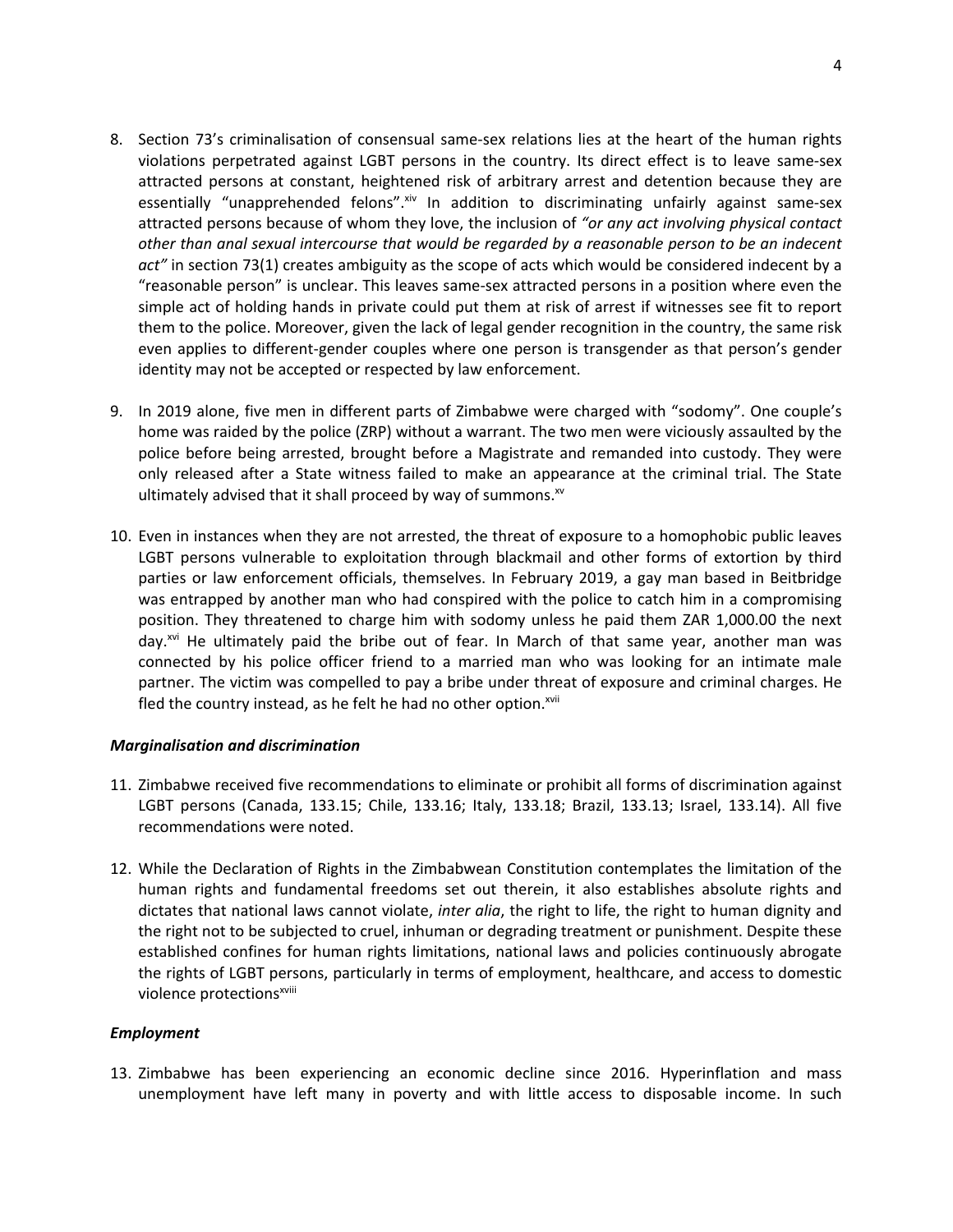environments, the hardest hit are groups already experiencing discrimination and marginalisation. There are no protections against discrimination in employment based on sexual orientation or gender identity.

14. The anti-discrimination clause of the Labour Act [Chapter 28:01] does not prohibit discrimination based on sexual orientation or gender identity. The vulnerability of LGBT persons in employment is best illustrated by the case of Mr. Neal Hovelmeier who, at the end of September 2018, was forced to resign from his position as Deputy Headmaster of St. John'<sup>s</sup> College in Harare after he came out to his students at a school assembly.<sup>xix</sup> On the 25th of September, a law firm hired by a group of parents/guardians demanded in writing that Mr. Hovelmeier retract his statement, that members of the school board resign and that an independent enquiry into the matter be carried out by the Ministry of Primary and Secondary Education. The group claimed that Mr. Hovelmeier'<sup>s</sup> announcement was "ancillary to sodomy", and they threatened to lay charges against him under section 73 of the Criminal Law (Codification and Reform) Act. The threat of <sup>a</sup> criminal trial along with the multiple death threats and threats of physical violence he was already receiving prompted Mr. Hovelmeier to resign immediately after having served at the school for fifteen years. At no point during all of this, did the State intervene to protect Mr. Hovelmeier from the abuse to which he was subjected, despite the clear violations of his human rights under national and international law.

# *Access to adequate healthcare*

- 14. Impressive strides have been made in including LGBT persons in the provision of healthcare services. In June 2018, the Ministry of Health issued <sup>a</sup> training manual for use by all healthcare professionals in the country in treating LGBT persons, as well as sex workers. The manual identities male and female sex workers, men who have sex with men (MSM), transgender persons and intersex persons as vulnerable groups prevented from accessing healthcare services because of negative social and cultural attitudes towards them. The manual establishes that there is <sup>a</sup> link between marginalisation, stigmatisation and discrimination against these groups and their increased risk of HIV infection, which makes awareness raising amongst healthcare professionals and the removal of socio-political barriers essential to combatting the spread of HIV.<sup>xx</sup>
- 15. MSM are at a significantly higher risk of HIV infection (31%) than the national average (12.8%).<sup>xxi</sup> The Extended National Zimbabwe HIV and AIDS Strategic Plan III (ZNASP3) 2015-2020 took <sup>a</sup> more comprehensive approach to HIV prevention and treatment by expanding the groups included in the term "key populations" from sex workers, MSM and their clients in the previous plan<sup>xxii</sup> to "gay men and other men who have sex with men, sex workers and their clients, transgender people and people who inject drugs as the four main key population groups".<sup>xxiii</sup> Despite this inclusion, however, there is no national data on the percentage of transgender persons living with HIV in Zimbabwe, which curtails national efforts aimed at HIV prevention and the treatment of HIV-infected transgender persons.<sup>xxiv</sup>
- 16. Until consensual same-sex relations are decriminalised, MSM and other same-sex attracted men will remain in the margins of society, discouraged from visiting testing and treatment clinics out of fear of being stigmatised or discriminated against by healthcare professionals. There is also the perennial risk of exposure to <sup>a</sup> hostile public, for example, when <sup>a</sup> gay couple went for HIV testing at mobile clinic, their privacy was not respected. They were in full view of staff members and members of the public, some of whom took pictures and filmed videos of them. The men were also given ART immediately without their consent, further testing or counselling.<sup>xxv</sup>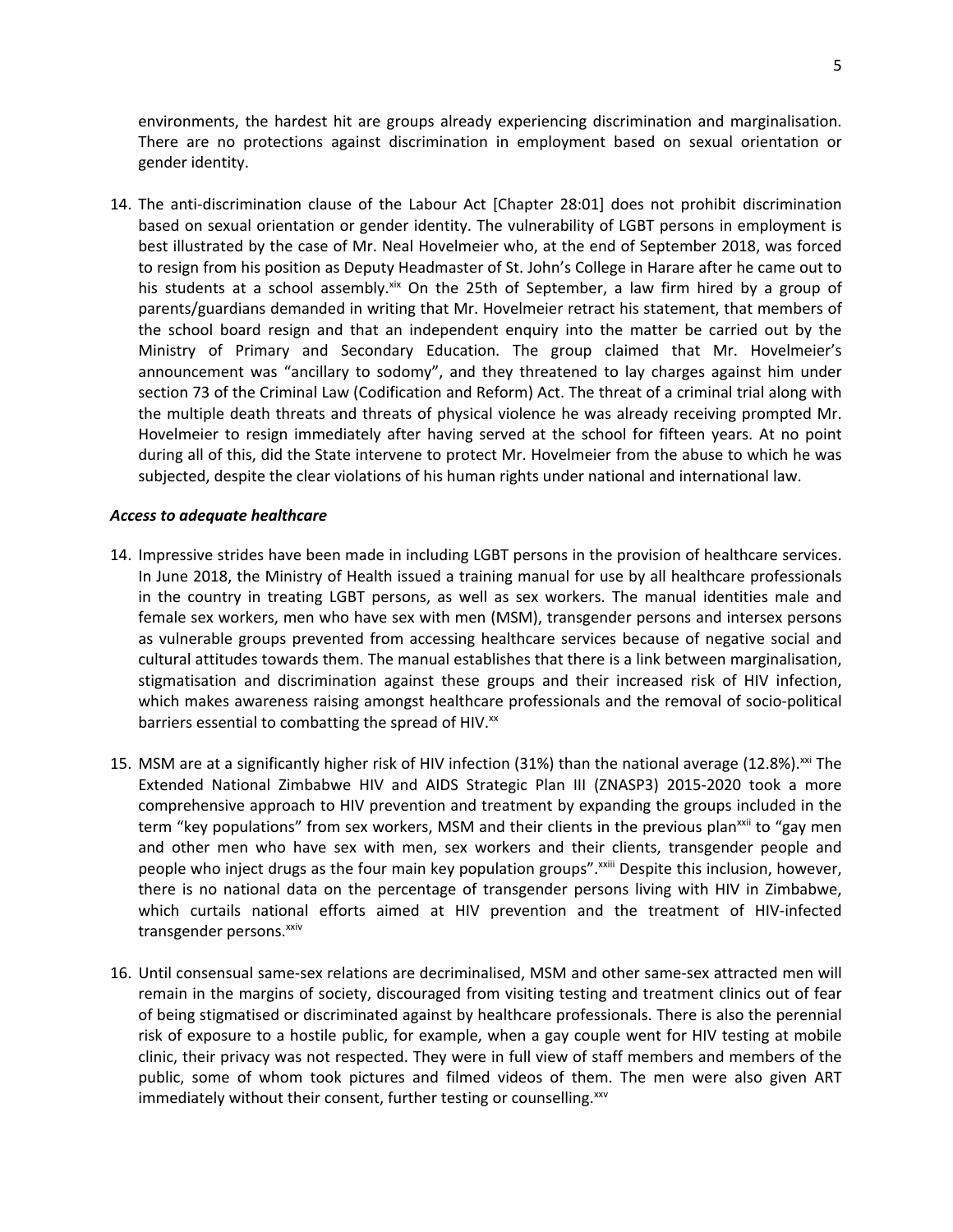#### *Domestic violence*

17. In domestic violence situations, LGBT persons may not feel comfortable seeking assistance from the police or from the judicial system out of fear that their sexual orientations or gender identities will be publicised. Although the Domestic Violence Act [Chapter 5:16] extends protection against perpetrators of domestic violence to complainants who are in intimate relationships with them regardless of gender, GALZ has documented at least one case in which <sup>a</sup> man was assaulted by his intimate partner but elected not to report the assault to the police because it was known in the community that they lived together as <sup>a</sup> couple. GALZ had to intervene and counsel the victim and inform him of his right to obtain a protection order against his partner.<sup>xxvi</sup>

# *Public awareness education*

- 18. In 2016, Zimbabwe received one recommendation from Czechia on the promotion of public dialogue, to "*Eliminate discrimination, stigmatization and violence against persons based on their sexual orientation and gender identity and, through public dialogue, promote tolerance and <sup>a</sup> culture of non-discrimination"*. xxvii The recommendation was noted.
- 19. Emboldened by section 73 of the Criminal Law (Codification and Reform) Act, Zimbabweans across the country have expressed homophobic and transphobic sentiments. To <sup>a</sup> large extent, popular social attitudes towards LGBT persons in Zimbabwe have also been influenced by the opinions of political figures as disseminated by news media. Former President Robert Mugabe had <sup>a</sup> decadeslong history of unquestionably homophobic rhetoric, regularly making bigoted statements about same-sex attracted persons on both local and international platforms.<sup>xxviii</sup> In the past decade, senior figures in the ruling party, Zanu-PF, would use "gay" as an accusation and <sup>a</sup> pejorative during political infighting.<sup>xxix</sup>
- 20. The treatment of Mr. Hovelmeier demonstrates the levels of hate speech and harassment to which LGBT persons may be subjected if they live their lives in the open. There is an all too pervasive culture of silence, caused by fear, which exists in Zimbabwe. It is therefore essential to educate the public on the human rights of LGBT persons and the challenges they face as <sup>a</sup> result of their marginalisation.

# *Civil and Democratic Space for the LGBT community*

21. During the Second Cycle of the UPR, Zimbabwe supported the recommendation from Czechia to '*Protect civil society actors, including human rights organizations, against any harassment or persecution, including arbitrary arrest or enforced disappearance, and improve the legal framework so that it encourages and facilitates the operation of non-governmental organizations*.' xxx Yet, since the Second Cycle of the UPR, the civic and democratic space has deteriorated through <sup>a</sup> culture of repression against those who speak out against the government or advocate for human rights, specifically towards LGBT persons. There is <sup>a</sup> trust deficit between the structures of government and those within the LGBT community due to the conscious unwillingness of the government to protect and promote the rights and the outward rebuke of their identity. As such, from past and present indicators, it is evident the civil society space for the LGBT community and affiliated civil society organizations is eroding, leaving little room for the realisation of the rights to freedom of expression, association and assembly.<sup>xxxi</sup>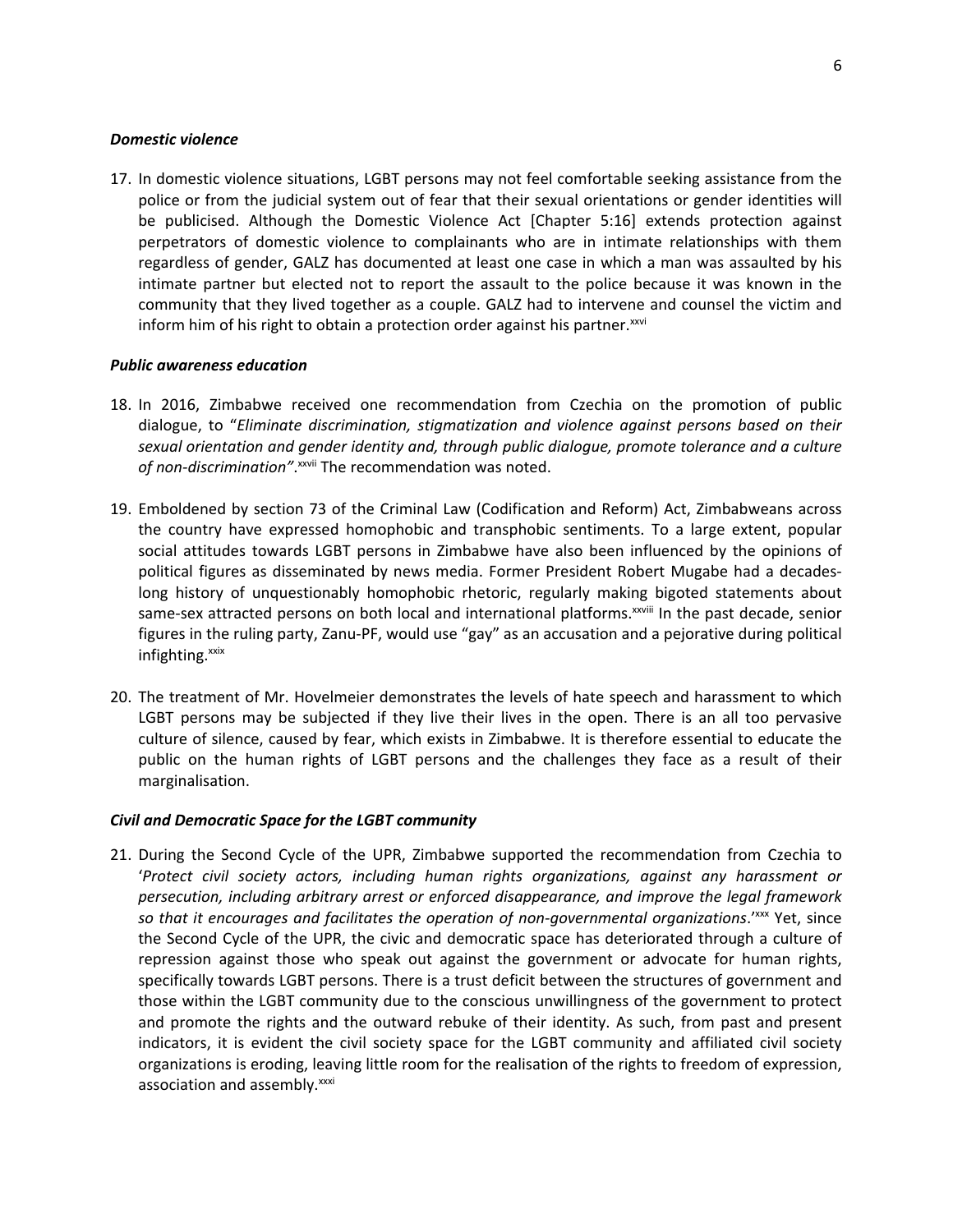- 22. Successive governments have attempted to stymie the rights of LGBT persons, during which LGBT persons and human rights defenders have been subjected to torture $^{\text{xxxi}}$ , assaults and violence $^{\text{xxxi}}$ rape based on their sexual orientation<sup>xxxiv</sup>, arbitrary arrested and unlawful detained<sup>xxxv</sup>, extortion of valuables in exchange for non-disclosure of their gender identity or sexual orientation and charged with 'shadow crimes'.<sup>xxxvi</sup> Additionally, law enforcement authorities have harassed civil society organizations through arbitrary monitoring and surveillance, disruption of organised events<sup>xxxvii</sup> and conducting raids.<sup>xxviii</sup> In fact, political leaders including former President Robert Mugabe, politicians and religious leaders have hurled vitriolic insults amounting to hate speech at LGBT persons, openly denied their identity, and specifically denied their human rights.<sup>xxxix</sup> This discrimination and heteronormativity is embedded within structures of government and society, perpetuating stigmas against LGBT individuals which persist to the present day.<sup>xl</sup> For instance, a survey conducted across ten universities found that LGBT students feel unable to express their opinions in public or openly acknowledge their sexuality or gender identity.<sup>xii</sup> Many surveyed indicated they faced harassment, insults, violence and discrimination which they were unable to seek remedies for due to fear of reprisals or being outed.<sup>xlii</sup> Ultimately, the survey found '*Zimbabwean state universities reinforce heteronormativity and appear to mirror the homophobic utterances witnessed at national levels as pronounced by some influential political and religious leaders*'. xliii This can be extrapolated out to generally reflect societies treatment of the LGBT community, who faced blackmail, assault and illtreatment during the reporting period by State and non-State actors, having <sup>a</sup> chilling effect on fundamental freedoms and the ability of the LGBT community to conduct collective activities.
- 23. The domestic legal system is weaponised against human rights defenders in Zimbabwe. XIIV Yet, during the Second Cycle of the UPR, Zimbabwe supported the recommendation from Denmark to '*Guarantee freedom of assembly and association, including through immediate alignment of national legislation, in particular the Public Order and Security Act, with international standards*' xlv Broadly worded legislation, such as the crime of Public Indecency under Section 77 of Criminal Law (Codification and Reform) Act 2004, could be misappropriated to criminalise public displays of affection of between LGBT or gatherings or protests. Furthermore, Zimbabwe'<sup>s</sup> Maintenance of Peace and Order (MOPB) 2019, which replaced the Public Order and Security Act (POSA), incorporated many provisions of the previous law and introduced more repressive provisions, rehashing many of the encroachments on fundamental freedoms present in the MOPB law.<sup>xivi</sup> Similarly to the previous law, MOPB severely restricts freedom of assembly, which forces organisers to notify the police prior to any public meeting and failure to do so may result in both criminal and civil charges.<sup>xivii</sup> At any moment, civil society activities or demonstrations could be declared illegal, demonstrators could be arrested and detained, curtailing citizens' freedom of assembly, association and expression.<sup>xlviii</sup> Furthermore, gatherings and meetings 'of a political nature' are specifically restricted under the law, with the wording broad enough to include LGBT organisations advocating activities. Sweeping powers are given to police officers to disperse crowds, issue spot fines, restrict gatherings around public buildings and spaces, and using necessary force – with no criminal repercussions for excessive use of force.<sup>xix</sup> GALZ has experienced significant harassment and discrimination as <sup>a</sup> result of Zimbabwe'<sup>s</sup> discriminatory laws and policies. l Generally, the brutal crackdown on protesters in 2019 and 2020 highlight the hostile climate for anyone wishing to challenge policies and practices of government through peaceful protest.<sup>II</sup> In 2021, Freedom House downgraded Zimbabwe'<sup>s</sup> freedom designation to 'Not Free', due to these severe restrictions on fundamental freedoms reflected in the law and the actions by the government on the streets.<sup>III</sup> Thus, <sup>a</sup> double bind exists for LGBT human rights defenders, restricted from activities for being part of civil society and at risk of discrimination based on their identity.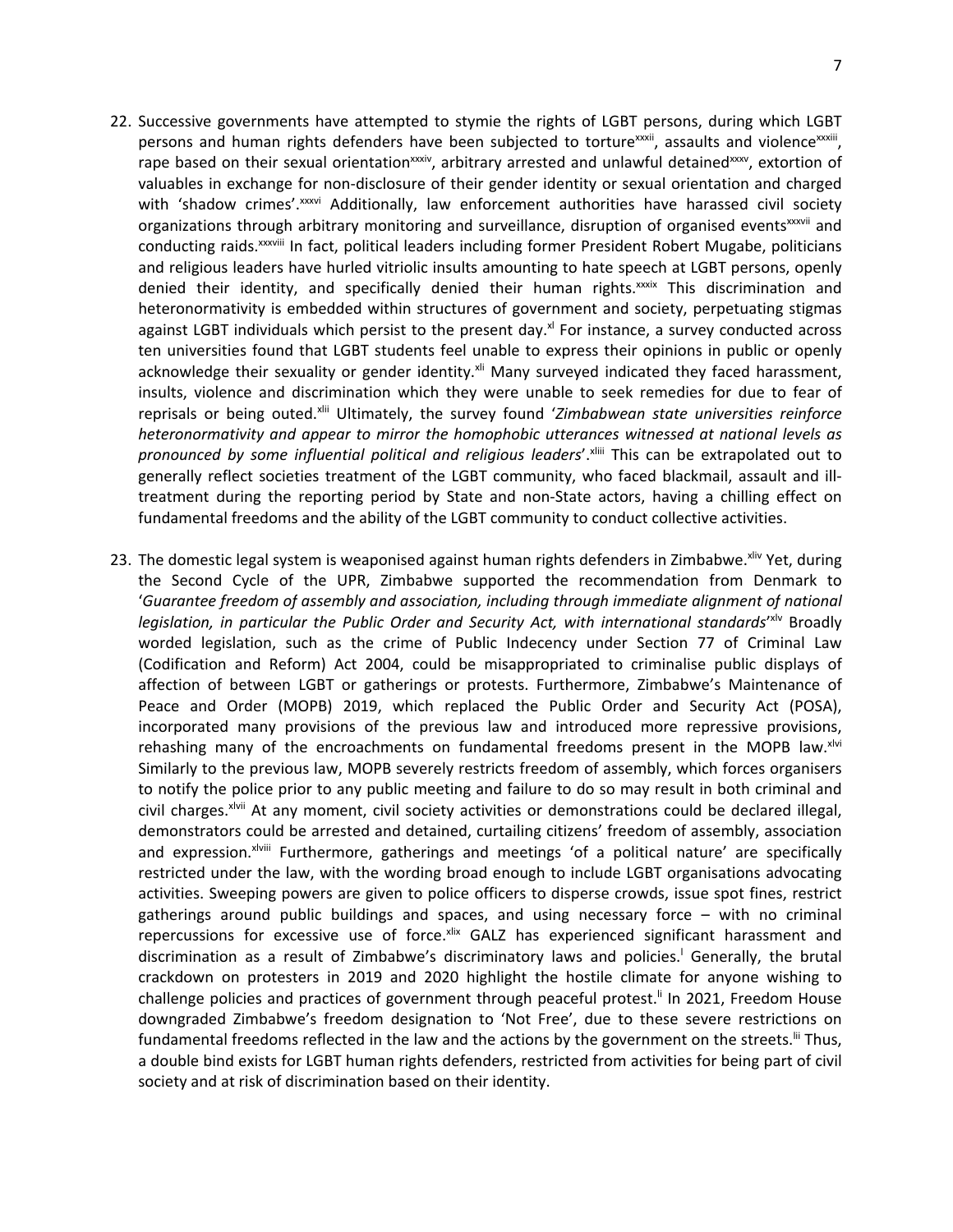#### *Zimbabwe Human Rights Commission*

24. One main ally for the LGBT community and civil society should be the National Human Rights Institution (NHRI). NHRIs should assist in increasing the visibility of LGBT persons and to educate the public on human rights specific to the LGBT community, and overall, be <sup>a</sup> watchdog over government compliance with human rights law.<sup>!ii</sup> While the Zimbabwe Human Rights Commission (ZHRC) conducts activities for the promotion and protection of the rights of human rights defenders, including during the anti-government protests in 2020, it often does so without mainstreaming the rights of the LGBT community.<sup>liv</sup> Especially given the disproportionate harassment, marginalisation and violence faced by members of the LGBT community.<sup>Iv</sup> Thus, the ZHRC needs to redouble its efforts to promote and protect the rights of LGBT persons, and be more inclusive through engagement with civil society. The Paris Principles require NHRIs to examine legislation, proposed bills and administrative policies to ensure their alignment with the international human rights law obligations of the State, and then provide recommendations to amend or repeal laws to ensure compliance.<sup>Ivi</sup> Yet, as has been illustrated, many discriminatory laws discussed remain unaddressed by the ZHRC and government. GALZ has recommended for the ZHRC establish <sup>a</sup> monitoring and reporting mechanism to provide for the systematic tracking of LGBT issues and rights, which would be a platform for recommendations to be furnished to the government.<sup>Ivii</sup>

#### *Covid-19*

25. Many of the restrictions on the rights to freedom of expression, assembly and association became more acute during the Covid-19 pandemic, with LGBT persons unable to move freely for fear of being questioned or targeted by increasingly visible law enforcement.<sup>Iviii</sup> Furthermore, caustic hate speech against the LGBT community, such as blaming them for the spread on gay people attempt to further marginalize the LGBT community.<sup>Iix</sup> Compounding the abrogation of these civil and political rights are the significant hardships faced during Covid-19 in terms of the rights to healthcare, adequate housing, education, food and water and livelihood guaranteed under ICESCR. $^{\text{tx}}$ 

#### *Women within the LGBT community*

- 26. During the reporting period, the CEDAW Committee was particularly concerned with the violence perpetrated by the State and non-State actors against lesbian, bisexual and transgender women.<sup>Ixi</sup> Instances of women being subjected to 'corrective rape' and violence have been reported, and even though they are not common, reporting of violence and sexual and gender-based violence is low for fear of being 'outed' or other reprisals.<sup>|xii</sup> While same sex consensual sex is not criminalised for women, law enforcement will use shadow crimes such as public indecency to arbitrarily arrest and unlawfully detain lesbian and bisexual women.<sup>kiii</sup> For transwomen, the absence of a legal framework for their recognition, serves to dehumanise trans people and leave them vulnerable to ill-treatment by both State and non-State actors. Kiv Tragically, impunity for crimes committed against the LGBT community, particularly for trans people is rife.<sup>|xv</sup> Without justice and accountability, LGBT persons in Zimbabwe will continue to live in the shadows and on the margins of society.
- 27. During the 2nd Cycle of the UPR, Zimbabwe received recommendations from Chile (133.16), Italy (133.18), Uruguay (133.7), France (133.8), Argentina (133.9), Spain (133.10), Canada (133.15), Brazil (133.13), Czechia (133.17), and Israel (133.14) on the strengthening human rights for members of the LGBT community but did not support any of these, exemplifying complete disengagement. Kxi There exists irreconcilable differences between the Zimbabwe'<sup>s</sup> obligations under international law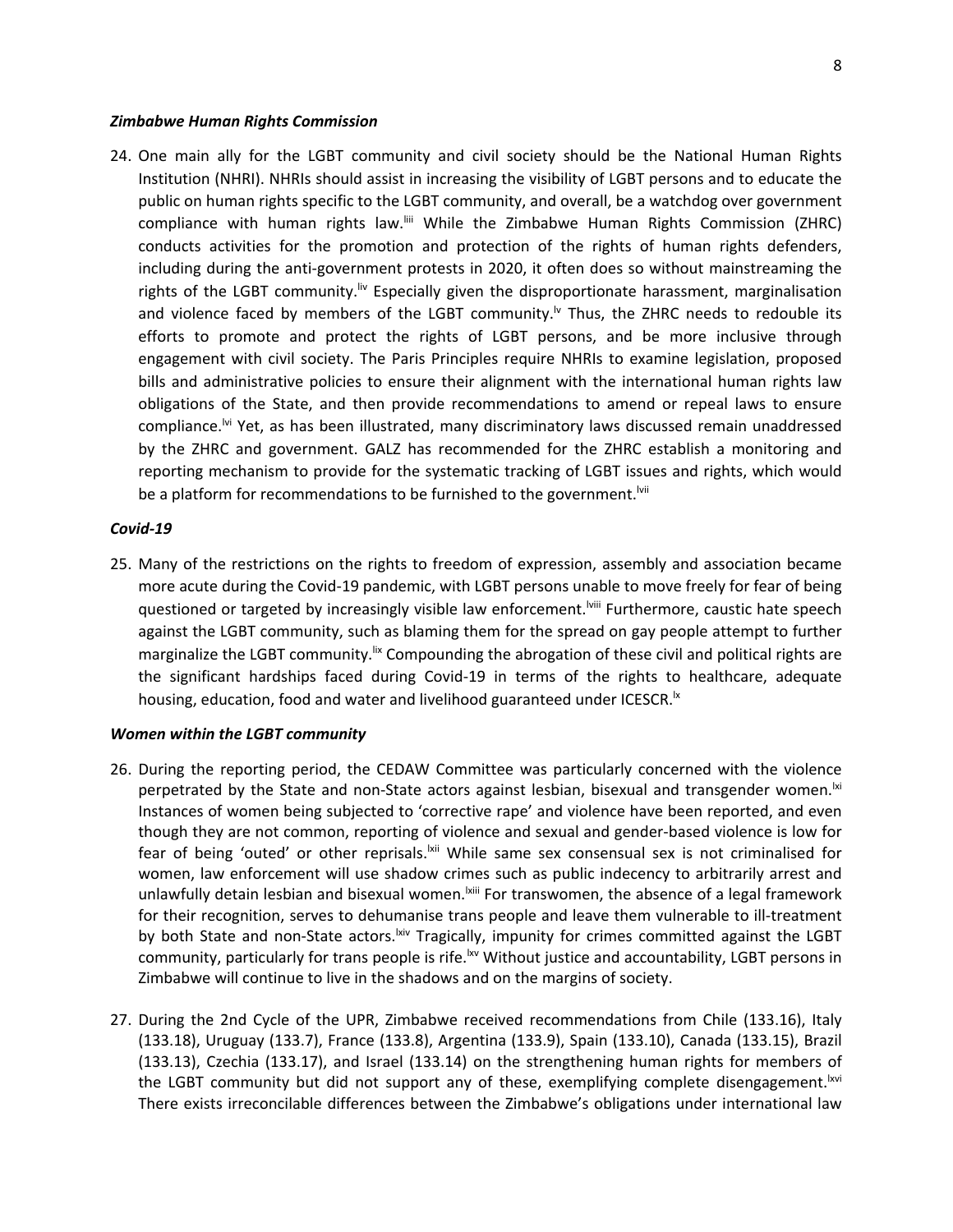to the LGBT community, such as the ICCPR and CEDAW, and the actions of the Zimbabwean government. While the rhetoric of political leaders against members of the LGBT community may have subsided, the omissions of the government in upholding the rights of LGBT human rights defender and the positive duty they owe to ensure non-discrimination in the enjoyment of civil and political rights under the ICCPR, must be rectified. Oppression through law, the apparatus of the State and actions of State and non-State actors actively prevents members of the LGBT community from freely exercising their fundamental freedoms, and subsequently pushes them into the shadows.

#### *Gender Markers*

28. During the 2nd cycle of the UPR, Israel made <sup>a</sup> recommendation to Zimbabwe, who noted this recommendation, to '*Adopt measures to prevent discrimination and violence based on sexual orientation and gender identity, both by State officials and non-State actors, and allow the change of* gender markers on government-issued documentation.'<sup>Ixvii</sup> Currently, Zimbabwe does not have a specific law that allows transgender people to change their gender marker on their birth certificates, passports or other identification. XVIII Yet, Article 25(c) of the ICCPR has the right to access to public services without discrimination and Article 16 requires States to provide legal recognition to LGBT persons through access to identification documentation.<sup>Ixix</sup> A transgender man has identification that states he is <sup>a</sup> woman but to change this would result in significant legal and administrative obstacles.<sup>|xx</sup> Also, he believes authorities may claim he is impersonating someone else when using his current identification.<sup>Ixxi</sup> He is not alone, as illustrated during the 2018 elections when transgender women and men faced the same issue concerning matching their identification to their gender identity or expression.<sup>|xxii</sup> Concerted efforts need to be made to align domestic law concerning gender markers with the Yogyakarta Principles.

#### *Conclusion*

28. During the reporting period, <sup>a</sup> decline in the instances of human rights violations against LGBT persons reflects <sup>a</sup> lessening of outward attacks. However, this has been replaced by <sup>a</sup> mixture of indifference and wilful support for the continuation of repressive laws and policies within the structures and administration of government, and other sectors of society including education, healthcare, and employment. The government has not taken conscious steps towards respecting, protecting, and fulfilling the rights of LGBT persons during the reporting period. Additionally, the erosion of civil society and democratic space in Zimbabwe has pushed LGBT persons further into the shadows, silencing them so they are unable to freely express themselves. Through the mechanisms of the State, their identity is criminalised or unacknowledged which is echoed within broader society through homophobia and transphobia. Overall, there is <sup>a</sup> considerable gap between Zimbabwe'<sup>s</sup> human rights obligations towards to LGBT persons and their application on the ground. For LGBT persons, these issues touch every aspect of their lives, constantly fearing discrimination and knowing their position within Zimbabwean society is in peril and their personal safety is at risk. Meaningful actions and concerted steps must be taken by the Zimbabwean government and the ZHRC to reverse course and realise the inherent dignity and human rights of LGBT persons.

# *Recommendations*

29. To the Zimbabwe Government: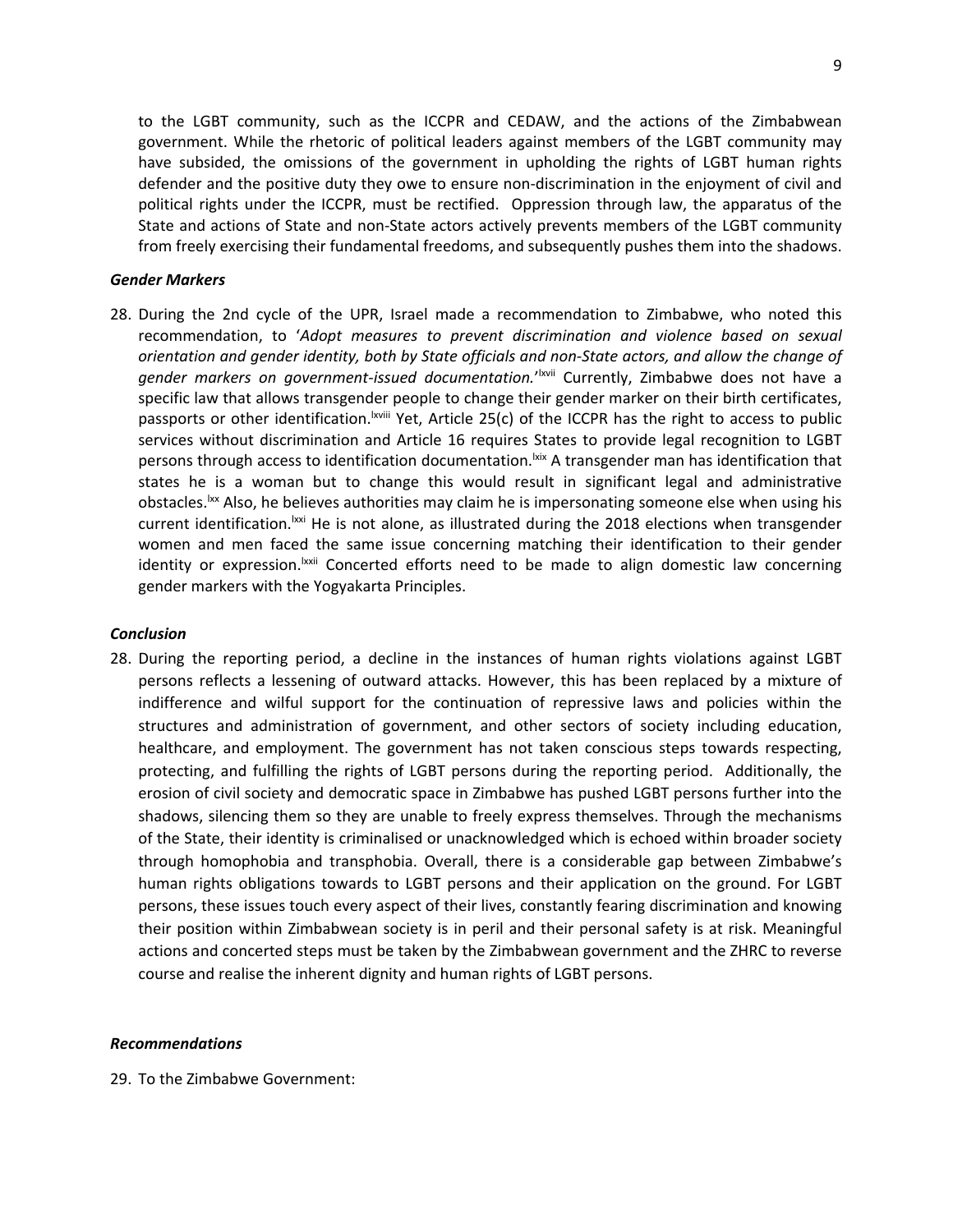- 29.1. Repeal the crime of sodomy as fully described under section 73 Criminal Code and Reform Act, 2006, to ensure that same-sex activity between consenting adults is not subject to criminal sanctions.
- 29.2. Reform repressive domestic law, including the Constitution, Maintenance of Peace and Order 2019, Criminal Law (Codification and Reform) Act 2004, Miscellaneous Offences Act, Private Voluntary Organizations Act and the Electoral Act, that targeted at LGBT community, and harmonize reform with international human rights law standards.
- 29.3. Repeal all laws and policies which discriminate against LGBT persons and amend laws to effectively combat discrimination against them in immigration, employment, healthcare and education.
- 29.4. Adopt legislation criminalising hate speech and violence based on, inter alia, sexual orientation and gender identity.
- 29.5. Enact legislation to prevent discrimination based upon sexual orientation and gender identity, including provisions to mainstream LGBT issues through education of government officials, law enforcement and the wider public.
- 29.6. Amend legislation to allow the change of gender markers on government issued documentation in line with human rights principles.
- 29.7. Conduct sensitivity training for law enforcement agents and other government actors focusing on the rights and needs of LGBT individuals, including funding for the Zimbabwe Human Rights Commission to conduct public awareness campaigns.
- 29.8. Launch public awareness campaigns to sensitise the public to the human rights of LGBT persons and the challenges they face in that regard.
- 29.9. Fully incorporate the International Covenant on Civil and Political Rights into domestic law, ensuring non-discrimination of LGBT community members and enjoyment of fundamental freedoms.
- 29.10. Ensure the implementation of the rights conferred to women under the Convention on the Elimination of All Forms of Discrimination Against Women, and promote <sup>a</sup> gendered perspective on issues concerning lesbians, bisexual and transgender women.
- 29.11. Condemn human rights violations, by both State and non-State Actors, based on sexual orientation, gender identity and expression and take measures to ensure protection of human rights for marginalised people.
- 29.12. End impunity for crimes committed against LGBT community members, especially against those within the structures of government and law enforcement.
- 29.13. Pledge your commitment to ratify the Convention Against Torture and International Convention for the Protection of All Persons from Enforced Disappearance.
- 30. To the Zimbabwean Human Rights Commission:
	- 30.1. Strengthen the promotion and protection of human rights for the LGBT community, through advocacy, awareness, and education.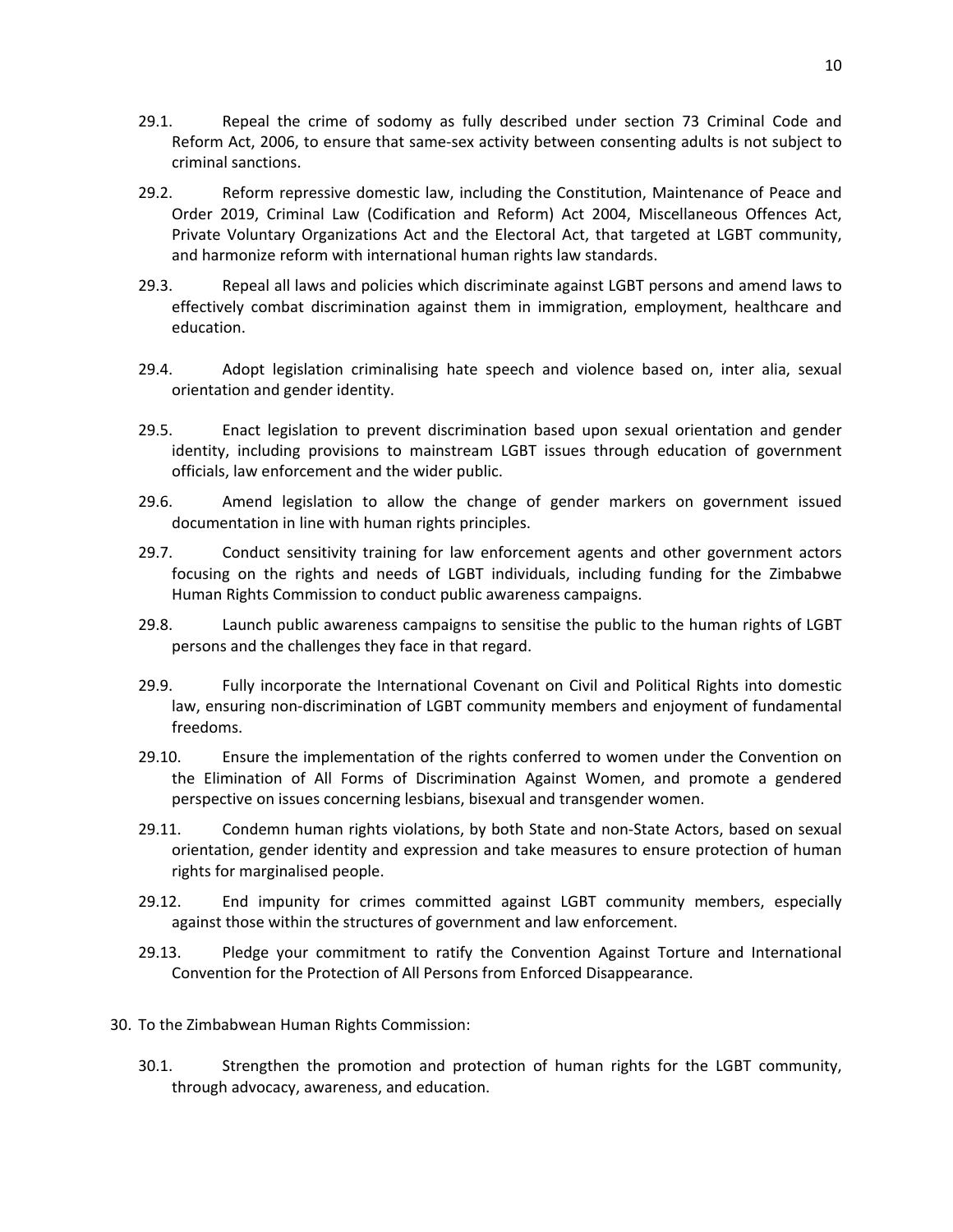- 30.2. Engage with LGBT civil society organisations in undertaking your mandate, in alignment with the Paris Principles relating to the Status of National Institutions and the Yogyakarta Principles.
- 30.3. Establish <sup>a</sup> monitoring and reporting mechanism to provide for the systematic tracking of LGBT issues and rights from which to provide the government recommendations.

iv Nathanson <sup>v</sup> Mteliso & Ors. (HB 176/19, HC 1873/14) [2019] ZWBHC 135 (14 November 2019).

v Global Press Journal "Zimbabwe'<sup>s</sup> Same-sex Marriage Ban Used to Justify Harassment of LGBT Community", <https://globalpressjournal.com/africa/zimbabwe/zimbabwes-sex-marriage-ban-used-justify-harassment-lgbt-community/> (26 June 2017).

vi Ratifications of Zimbabwe, UN Treaty Body Database. Available at [https://tbinternet.ohchr.org/\\_layouts/15/TreatyBodyExternal/Treaty.aspx?CountryID=195&Lang=EN](https://tbinternet.ohchr.org/_layouts/15/TreatyBodyExternal/Treaty.aspx?CountryID=195&Lang=EN)

vii 'Zimbabwe – Events of 2020', Human Rights Watch. Available at [https://www.hrw.org/world-report/2021/country](https://www.hrw.org/world-report/2021/country-chapters/zimbabwe)[chapters/zimbabwe,](https://www.hrw.org/world-report/2021/country-chapters/zimbabwe) 'UN Calls on Zimbabwe to end Torture, Abductions', *AA News*, 10 June 2020. Available at https://www.aa.com.tr/en/africa/un-calls-on-zimbabwe-to-end-torture-abductions/1872172

viii Universal Declaration on Human Rights, Articles 1 and 2.

<sup>ix</sup> Article 2 ICCPR and Article 2 ICESCR.

x Also important are the rights to equality before the courts and <sup>a</sup> fair trial. Article 6, 9, 14, 16, 17, 18, 19, 21, 22 and 26 ICCPR

xi Articles 6, 10, 11, 12, 13 ICESCR.

xii 'Yogyakarta Principles plus 10' Additional Principles and State Obligations on the Application of International Human Rights Law in Relation to Sexual Orientation, Gender Identity, Gender Expression and Sex Characteristics to Complement the Yogyakarta Principles', Adopted 10 November 2017. Available at http://yogyakartaprinciples.org/principles-en/yp10/

xiii Report of the Working Group on the Universal Periodic Review, UN Human Rights Council, 2 November 2016, A/HRC/34/2. Available at <https://www.ohchr.org/EN/HRBodies/UPR/Pages/ZWIndex.aspx>

<sup>xiv</sup> Edwin Cameron "Sexual orientation and the Constitution: A Test Case for Human Rights" (1993) 110 South African Law Journal 450, 455.

xv Gays and Lesbians of Zimbabwe (GALZ) *An analysis of human rights violations against LGBTI persons in Zimbabwe, 2019 edition* (2020), p. 15.

xvi Gays and Lesbians of Zimbabwe (GALZ) *An analysis of human rights violations against LGBTI persons in Zimbabwe, 2019 edition* (2020), p. 14.

<sup>xvii</sup> Gays and Lesbians of Zimbabwe (GALZ) An analysis of human rights violations against LGBTI persons in Zimbabwe, 2019 edition (2020), p. 11.

xviii Constitution of Zimbabwe (2013), section 86(3).

xix BBC News, "Gay Zimbabwe teacher resigns after death threats", <https://www.bbc.com/news/world-africa-45665906> (27 September 2018).

xx Ministry of Health & Child Care, Key Populations Manual for Healthcare Providers (1 ed) (June 2018), p. 4.

i Constitution of Zimbabwe (2013), section 51.

ii Constitution of Zimbabwe (2013), section 56.

III Constitution of Zimbabwe (2013), section 57.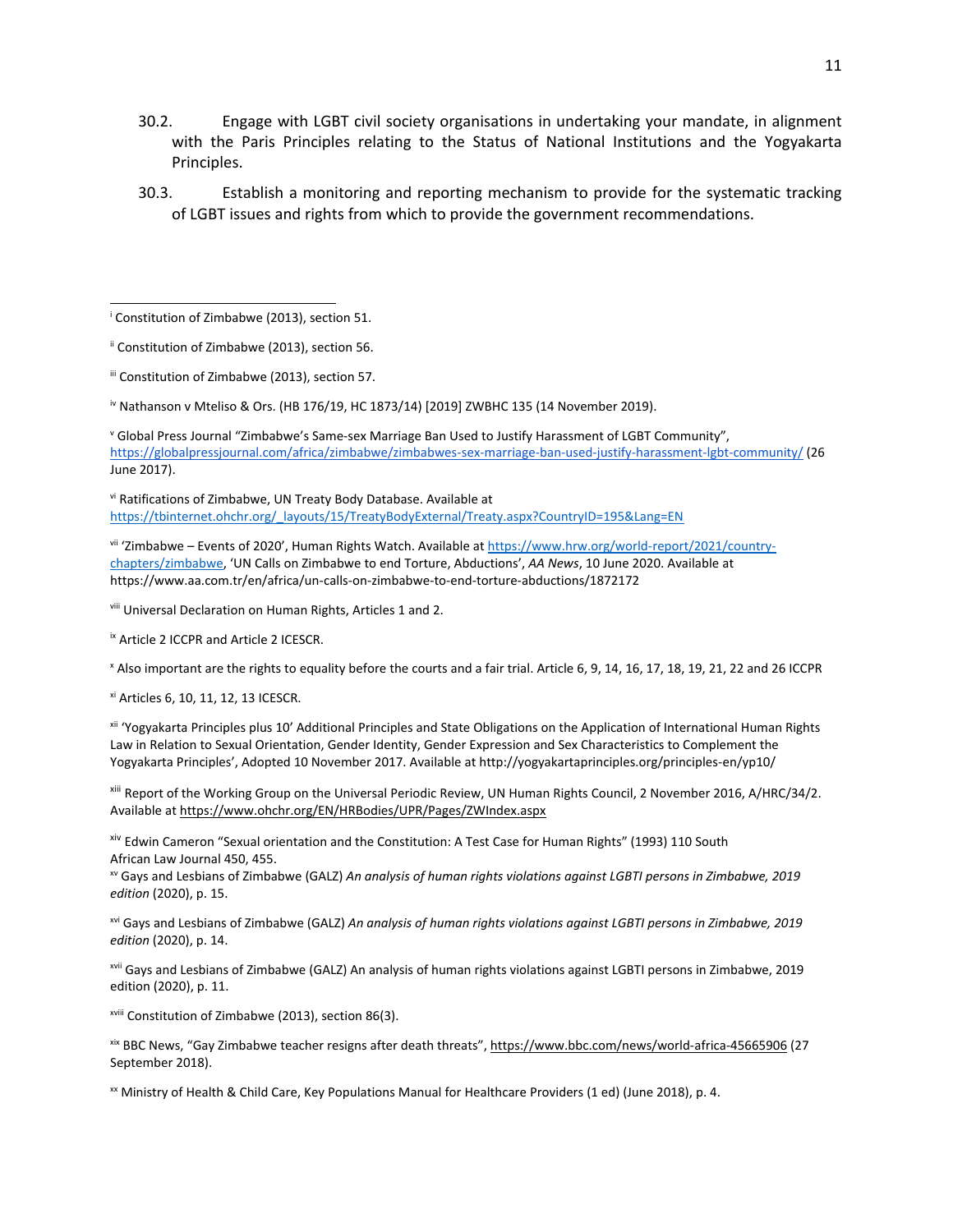<sup>xxi</sup> Avert.org, HIV and AIDS in Zimbabwe, <u><https://www.avert.org/professionals/hiv-around-world/sub-saharan-africa/zimbabwe></u> (24 August 2020).

xxii Zimbabwe National HIV and AIDS Strategic Plan [ZNASP II] 2011-2015, p. 28.

xxiii Extended National Zimbabwe HIV and AIDS Strategic Plan III (ZNASP3) 2015-2020, p. 23.

<sup>xxiv</sup> Avert.org, HIV and AIDS in East and Southern Africa Regional Overview, <u>https://www.avert.org/professionals/hiv-around-</u> [world/sub-saharan-africa/overview](https://www.avert.org/professionals/hiv-around-world/sub-saharan-africa/overview) (25 August 2020).

xxv Gays and Lesbians of Zimbabwe (GALZ) An analysis of human rights violations against LGBTI persons in Zimbabwe, 2019 edition (2020), p. 12.

xxvi Gays and Lesbians of Zimbabwe (GALZ) An analysis of human rights violations against LGBTI persons in Zimbabwe, 2019 edition (2020), p. 10.

xxvii Report of the Working Group on the Universal Periodic Review, UN Human Rights Council, 2 November 2016, A/HRC/34/2 at para 133.17. Available at <https://www.ohchr.org/EN/HRBodies/UPR/Pages/ZWIndex.aspx>

xxviii BBC News "Homosexual and hated in Zimbabwe",

[http://news.bbc.co.uk/2/hi/programmes/crossing\\_continents/143169.stm](http://news.bbc.co.uk/2/hi/programmes/crossing_continents/143169.stm) (12 August 1998); France 24 "Video: 'We are not gays' in Zimbabwe says Mugabe at UN", [https://www.france24.com/en/20150929-video-we-are-not-gays-mugabe-declares](https://www.france24.com/en/20150929-video-we-are-not-gays-mugabe-declares-united-nations-zimbabwe)[united-nations-zimbabwe](https://www.france24.com/en/20150929-video-we-are-not-gays-mugabe-declares-united-nations-zimbabwe) (29 September 2015); Thomson Reuters "Worse than dogs and pigs: life as <sup>a</sup> gay man in Zimbabwe", <https://www.reuters.com/article/us-zimbabwe-rights-lgbt-idUSKCN1BF03Z> (4 September 2017).

<sup>xxix</sup> News Day "Mliswa labels rivals 'gay gangsters'", <https://www.newsday.co.zw/2014/09/mliswa-labels-rivals-gay-gangsters/> (30 September 2014); New Zimbabwe "Lumumba to Mliswa: Bring your wife and I prove I am not gay", <https://www.newzimbabwe.com/lumumba-to-mliswa-bring-your-wife-and-i-prove-i-am-not-gay/> (13 April 2018).

xxx Report of the Working Group on the Universal Periodic Review, UN Human Rights Council, 2 November 2016, A/HRC/34/2 at para 132.94. Available at <https://www.ohchr.org/EN/HRBodies/UPR/Pages/ZWIndex.aspx>

xxxi 'Actus Reus: An analysis of human rights violations against LGBTI persons in Zimbabwe', GALZ, 2019.p.19. Available at [https://galz.org/wp-content/uploads/2018/08/Violations-Report\\_Print\\_Final-1-1.pdf](https://galz.org/wp-content/uploads/2018/08/Violations-Report_Print_Final-1-1.pdf).

<sup>xxxii</sup> Ibid.

xxxiii Ibid. Also see 'Country Police and Information Note Zimbabwe: Sexual Orientation and Gender Identity', Home Office of the United Kingdom, Version 3.0, 2018.

xxxiv 'Submission to the UN Committee on the Elimination of Discrimination Against Women 75<sup>th</sup> Session', Pakasipiti, 10-28 February 2020. Available at <https://www.ecoi.net/en/document/2023287.html>

xxxv Ratifications of Zimbabwe, UN Treaty Body Database. Available at [https://tbinternet.ohchr.org/\\_layouts/15/TreatyBodyExternal/Treaty.aspx?CountryID=195&Lang=EN](https://tbinternet.ohchr.org/_layouts/15/TreatyBodyExternal/Treaty.aspx?CountryID=195&Lang=EN).

xxxvi GALZ *Violations* Report, Note iv. https://www.hrw.org/news/2012/08/27/zimbabwe-end-attacks-lgbt-people

<sup>xxxvii</sup> Ibid

xxxviii Ibid. Also see, 'An Assessment of the Impact of State Sanctioned and Unsanctioned Raids on GALZ premises and gatherings', GALZ, 2015. Available at <https://galz.org/resources/>

xxxix 'Country Police and Information Note Zimbabwe: Sexual Orientation and Gender Identity', Home Office of the United Kingdom, Version 3.0, 2018. Para 4. Also see, 'An Assessment of the Impact of State Sanctioned and Unsanctioned Raids on GALZ premises and gatherings', GALZ, 2015. Available at <https://galz.org/resources/>

<sup>xi</sup> 'LGBT Rights in Africa and the Discursive role of International Human Rights Law'

xli https://www.universityworldnews.com/post.php?story=20210418135955423

<sup>xlii</sup> Ibid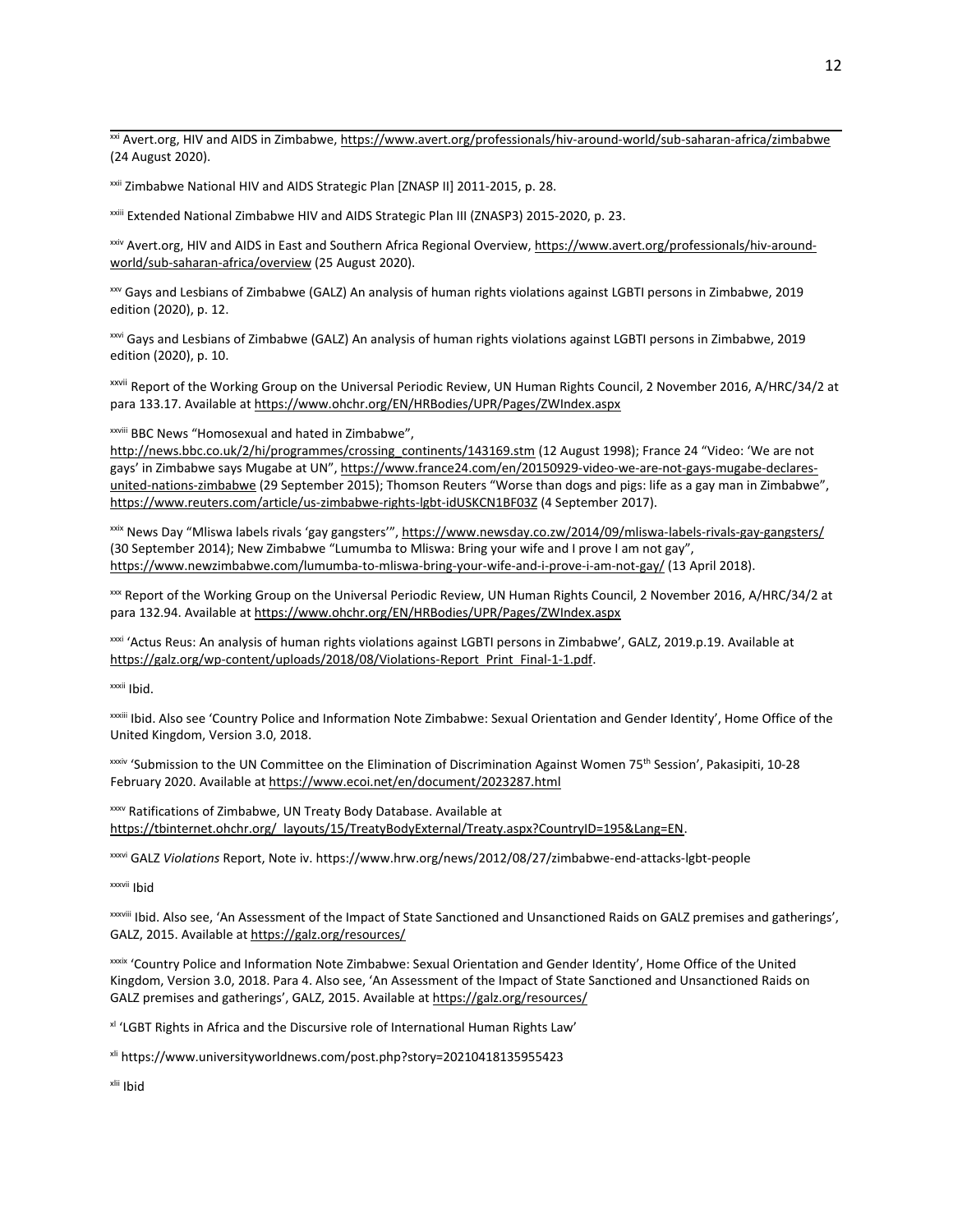<sup>xliii</sup> Ibid

xliv Namely, the Public Order and Security Act, the Miscellaneous Offences Act, the Criminal (Codification and Reform) Act, the Private Voluntary Organizations Act and the Electoral Act.

xlv Report of the Working Group on the Universal Periodic Review, UN Human Rights Council, 2 November 2016, A/HRC/34/2 at para 132.97. Available at <https://www.ohchr.org/EN/HRBodies/UPR/Pages/ZWIndex.aspx>

xlvi 'An Analysis of the Maintenance of Peace and Order Bill 2019', Zimbabwe Human Rights NGO Forum, 1 July 2019. Available at https://www.hrforumzim.org/publications/an-analysis-of-the-maintenance-of-peace-and-order-bill-2019/

<sup>xlvii</sup>lbid.

xlviii Ibid. 'Actus Reus: An analysis of human rights violations against LGBTI persons in Zimbabwe', GALZ, 2018.pp.19. Available at [https://galz.org/wp-content/uploads/2018/08/Violations-Report\\_Print\\_Final-1-1.pdf](https://galz.org/wp-content/uploads/2018/08/Violations-Report_Print_Final-1-1.pdf). Also see, 'An Assessment of the Impact of State Sanctioned and Unsanctioned Raids on GALZ premises and gatherings', GALZ, 2015. Available at <https://galz.org/resources/>

xlix An Analysis of the Maintenance of Peace and Order Bill 2019', Zimbabwe Human Rights NGO Forum, 1 July 2019. Available at https://www.hrforumzim.org/publications/an-analysis-of-the-maintenance-of-peace-and-order-bill-2019/

l 'Actus Reus: An analysis of human rights violations against LGBTI persons in Zimbabwe', GALZ, 2018.pp.19. Available at [https://galz.org/wp-content/uploads/2018/08/Violations-Report\\_Print\\_Final-1-1.pdf](https://galz.org/wp-content/uploads/2018/08/Violations-Report_Print_Final-1-1.pdf). Also see, 'An Assessment of the Impact of State Sanctioned and Unsanctioned Raids on GALZ premises and gatherings', GALZ, 2015. Available at <https://galz.org/resources/>.

li 'Zimbabwe: End Crackdown on Freedom of Assembly and Expression, and Harassment of Human Rights Defenders', Defend Defenders, 30 January 2019. Available at https://defenddefenders.org/zimbabwe-end-crackdown-on-freedom-of-assembly-andexpression-and-harassment-of-human-rights-defenders/

lii 'Zimbabwe', Freedom House, 2021. Available at https://freedomhouse.org/country/zimbabwe/freedom-world/2021

IIII Principles relating to the Status of National Institutions (The Paris Principles) UNGA res. 48/134 of 20 December 1993. Available at <https://www.un.org/ruleoflaw/files/PRINCI~5.PDF>. Global Alliance of National Human Rights Institutions (GANHRI), 'General Comment', Sub-Committee on Accreditation, 21 February 2018. Available at https://www.ohchr.org/Documents/Countries/NHRI/GANHRI/EN GeneralObservations\_Revisions\_adopted\_21.02.2018\_vf.pdf

liv 'Statement on the Rights of Human Rights Defenders in Zimbabwe', Zimbabwe Human Rights Commission, 19 August 2020. Available at https://www.facebook.com/zhrc.zw/photos/pcb.1590773694433924/1590773354433958/

<sup>lv</sup> GALZ *Violations* Report, Note iv.p.40

<sup>vi</sup> Principle 3(a)(i), Principles relating to the Status of National Institutions (The Paris Principles) UNGA res. 48/134 of 20 December 1993. Available at https://www.un.org/ruleoflaw/files/PRINCI~5.PDF

lvii GALZ *Violations* Report, Note iv.p.41

<sup>viii</sup> 'Covid 19 Socio-Economic Impact- LGBTIQ', GALZ, April 2020. Available at [https://galz.org/wp](https://galz.org/wp-content/uploads/2020/06/COVID-REPORT-01.pdf)[content/uploads/2020/06/COVID-REPORT-01.pdf](https://galz.org/wp-content/uploads/2020/06/COVID-REPORT-01.pdf)

<sup>lix</sup> Ibid.

lx Ibid.

<sup>xi</sup> Report of the Working Group on the Universal Periodic Review, UN Human Rights Council, 2 November 2016, A/HRC/34/2 at para 133.15, 133.16, 133.18, 133.7, 133.8, 133.9, 133.10, 133.11, 133.13, 133.17 and 133.14. Available at <https://www.ohchr.org/EN/HRBodies/UPR/Pages/ZWIndex.aspx>

<sup>xii</sup> 'Country Police and Information Note Zimbabwe: Sexual Orientation and Gender Identity', Home Office of the United Kingdom, Version 3.0, 2018. Para 2.3.12

<sup>xiii</sup> 'Submission to the UN Committee on the Elimination of Discrimination Against Women 75<sup>th</sup> Session', Pakasipiti, 10-28 February 2020. Available at <https://www.ecoi.net/en/document/2023287.html>